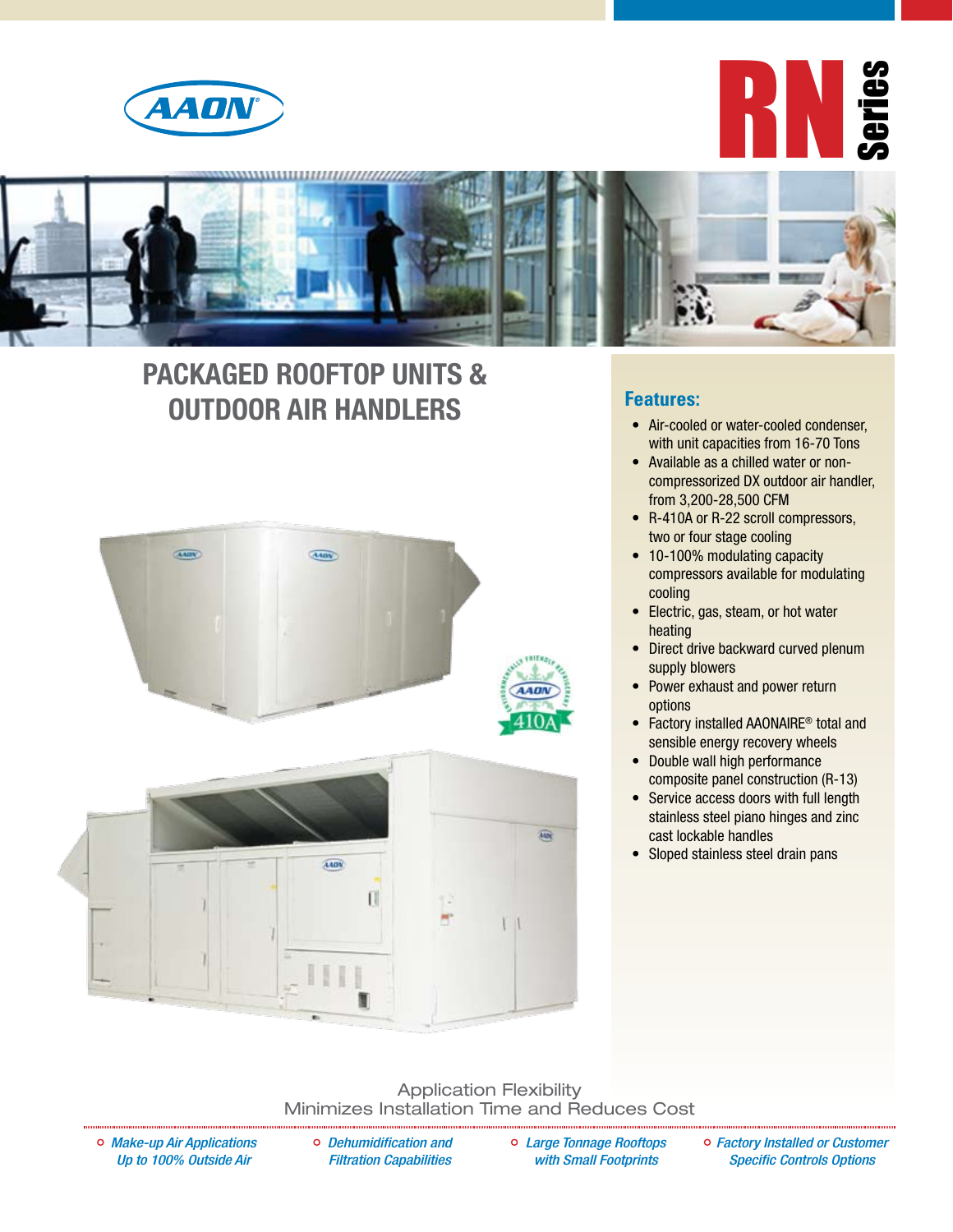

*The AAON RN Series continues to lead the industry in packaged rooftop equipment performance and serviceability. Double wall foam insulated cabinet construction and direct drive backward curved plenum blowers allow the units to have quiet, energy efficient airflow with high static pressure capabilities. RN Series units also feature lockable hinged doors which provide service access to all sections of the unit.* 

### **Superior Features**

- Cabinet construction consists of high performance composite panels constructed of G90 galvanized steel on both sides with a closed cell polyurethane foam interior core. The inner wall protects the insulation from moisture damage, prevents microbial growth, and is easy to clean.
- 2 inch high performance foam insulated panels have at least an R-value of 13, which exceeds the R-value of a cabinet with 4 inch thick fiberglass construction. They also make the cabinet more rigid and resistant to damage and provide increased sound dampening.
- Access doors with full length stainless steel piano hinges and quarter turn, zinc cast, lockable handles provide improved reliability over single point hinges and plastic or sheet metal handles, and make the unit easily serviceable.
- Corrosion resistant polyurethane paint exceeds a 2500 hour salt spray test over 5 times the industry standard of 500 hours.
- Compressors and unit controls are contained within a compartment isolated from the air stream for ease of service and increased sound dampening.
- Direct drive backward curved plenum blowers with rubber isolation mounts provide improved energy efficiency and reduced maintenance versus belt driven blowers.
- Sloped stainless steel drain pans eliminate standing water which can support microbial growth and stainless steel construction prevents corrosion that could lead to water leaks and contaminants in the air stream.
- Run test report, wiring diagram, and Installation, Operation, and Maintenance manual with startup form provided in control access compartment of every unit.
- 5 year non-prorated compressor warranty, 15 year non-prorated aluminized steel gas heat exchanger warranty, and 25 year non-prorated stainless steel gas heat exchanger warranty.

## **Premier Options**

- R-410A environmentally friendly refrigerant.
- 10-100% modulating capacity compressors are available for load matching cooling.
- Factory installed total or sensible AAONAIRE® energy recovery wheels.
- Humidity control options including: High Capacity Coils, Modulating Humidity Control, Return Air Bypass, and Mixed Air Bypass.
- Chilled water cooling coils allow unit to tie into existing chilled water system.
- Hot water or steam heating coils allows unit to tie into existing boiler system.
- Polymer e-coated coils, copper finned coils, and stainless steel coil casings are available to extend the life of the coils and protect them in corrosive environments.
- Power exhaust and power return blowers with economizer for application flexibility.
- VFD controlled supply, exhaust, and return blowers for precise airflow control, building pressure control, and reduced power consumption.
- Modulating gas heat with stainless steel heat exchanger provides greater fuel efficiency, longer heater life, and improved occupant comfort.
- SCR (Silicon Controlled Rectifier) electric heat control for reduced power consumption, longer heater life, and improved occupant comfort.
- Multiple high efficiency air filtration options.
- Water-cooled condenser for improved unit efficiency.
- Unit controls options including factory installed controls by others.

### **C Cabinet**

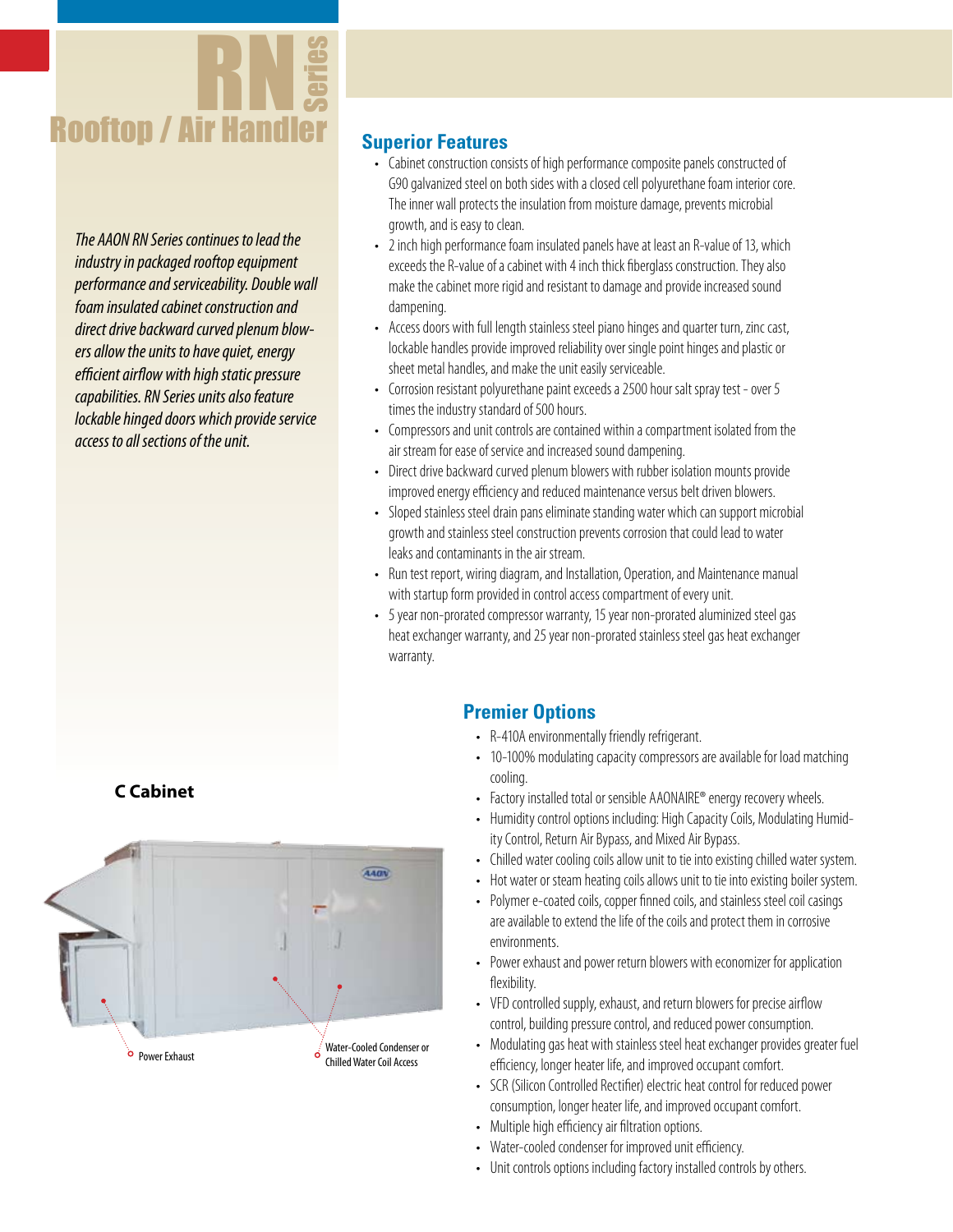## **Air-Cooled or Water-Cooled Condensers**



| <b>RN</b><br><b>Model</b> | Cabinet      | <b>Air-Cooled EER</b> | <b>Water-Cooled</b><br><b>EER</b> | <b>Nominal CFM</b> | Width | Length* | Height* |
|---------------------------|--------------|-----------------------|-----------------------------------|--------------------|-------|---------|---------|
| 016                       | $\bigl($     | Up to 13.0            | Up to 16.5                        | 6,400              | 101   | 110     | 59      |
| 018                       |              |                       |                                   | 6,800              |       |         |         |
| 020                       |              |                       |                                   | 7,000              |       |         |         |
| 025                       |              |                       |                                   | 9,000              |       |         |         |
| 030                       |              |                       |                                   | 10,500             |       |         |         |
| 026                       | $\mathsf{D}$ | Up to 12.3            | Up to 16.5                        | 10,000             | 100   | 155     | 97      |
| 031                       |              |                       |                                   | 12,400             |       |         |         |
| 040                       |              |                       |                                   | 16,000             |       |         |         |
| 050                       |              |                       |                                   | 20,000             |       |         |         |
| 060                       |              |                       |                                   | 23,000             |       |         |         |
| 070                       |              |                       |                                   | 25,000             |       |         |         |

\*Length and height may vary depending on options selected All dimensions are in inches

## **High Performance Composite Panel Construction**

AAON is again setting a new standard for performance with double wall construction using closed cell polyurethane foam insulation. Not only does it have more than twice the insulating R-value, it creates a far more rigid and stronger assembly with less leakage than fiberglass insulated panels.

### **Dehumidification**

AAON offers many humidity control options. High capacity cooling coils are available which allow for more dehumidification versus standard cooling coils. Return air bypass and mixed air bypass are available on RN Series units for single coil humidity control. Modulating humidity control is available to provide energy efficient dehumidification, even with low sensible heat loads, without the temperature swings common with On/Off reheat systems.

## **Make Up Air Capability**

AAON RN Series units have make up air capability and can be specified with up to 100% outside air. AAONAIRE® energy recovery wheels are available on make up air units to increase the unit's energy efficiency. High capacity cooling coils are available to handle the higher latent load of outside air. Modulating gas heat and SCR electric heat are available to provide energy efficient, consistent supply air temperature heating. Modulating humidity control is available to provide dehumidification without overcooling when the outside air humidity is above setpoint. Modulating capacity compressors are available to provide energy efficient, consistent supply air temperature cooling.

## **Air Handler Option**

the RN Series packaged rooftop units with easily<br>accessible coil connections. AAON® RN Series outdoor air handlers provide a hydronic cooling and heating option in the RN Series unit size. Gas, electric, steam, and hot water heating are available on an RN Series outdoor air handler. Cabinet construction is similar to accessible coil connections.

**Rooftop / Air Han**